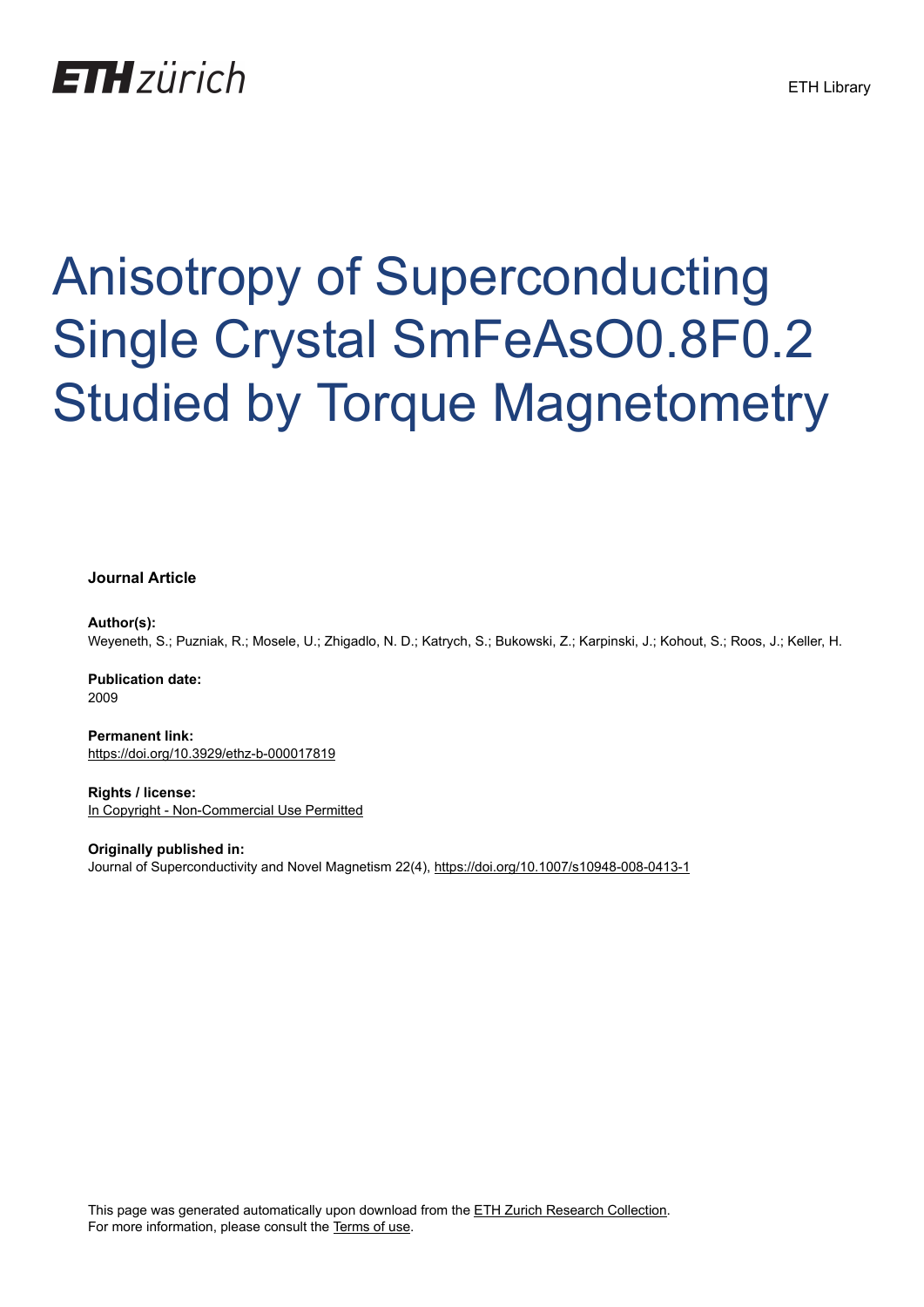#### LETTER

### Anisotropy of Superconducting Single Crystal SmFeAsO<sub>0.8</sub>F<sub>0.2</sub> **Studied by Torque Magnetometry**

**S. Weyeneth · R. Puzniak · U. Mosele · N.D. Zhigadlo · S. Katrych · Z. Bukowski · J. Karpinski · S. Kohout · J. Roos · H. Keller**

Received: 21 November 2008 / Accepted: 28 November 2008 / Published online: 24 December 2008 © Springer Science+Business Media, LLC 2008

**Abstract** Single crystals of the oxypnictide superconductor SmFeAsO<sub>0.8</sub>F<sub>0.2</sub> with  $T_c \simeq 45(1)$  K were investigated by torque magnetometry. The crystals of mass  $\leq 0.1$  µg were grown by a high-pressure cubic anvil technique. The use of a high-sensitive piezoresistive torque sensor made it possible to study the anisotropic magnetic properties of these tiny crystals. The anisotropy parameter *γ* was found to be field independent, but varies strongly with temperature ranging from  $\gamma \simeq 8$  at  $T \lesssim T_{\rm c}$  to  $\gamma \simeq 23$  at  $T \simeq 0.4 T_{\rm c}$ . This unusual behavior of  $\gamma$  signals unconventional superconductivity.

**Keywords** Oxypnictides · Anisotropy · Multi-band superconductivity · Single crystal · Torque magnetometry

**PACS** 74.70.Dd · 74.25.Ha · 74.20.De

#### **1 Introduction**

The search for novel superconductors recently led to the discovery of the Fe-based oxypnictide layered superconductor LaFeAsO<sub>1−*x*</sub>F<sub>*x*</sub> with a transition temperature of  $T_c \simeq 26$  K [\[1](#page-4-0)]. By substituting La with other rare earth ions, like Sm,

S. Weyeneth ( $\boxtimes$ ) · U. Mosele · S. Kohout · J. Roos · H. Keller Physik-Institut der Universität Zürich, Winterthurerstrasse 190, 8057 Zürich, Switzerland e-mail: [wstephen@physik.uzh.ch](mailto:wstephen@physik.uzh.ch)

#### R. Puzniak

Institute of Physics, Polish Academy of Sciences, Aleja Lotników 32/46, 02-668 Warsaw, Poland

N.D. Zhigadlo · S. Katrych · Z. Bukowski · J. Karpinski Laboratory for Solid State Physics, ETH Zürich, 8093 Zürich, Switzerland

Ce, Nd, Pr, or Gd, a series of novel superconducting materials were synthesized with  $T_c$  up to 55 K  $[2-7]$ . These compounds have a layered crystal structure consisting of LaO and FeAs sheets, where the Fe ions are arranged on simple square lattices [[1\]](#page-4-0). According to theoretical predictions, superconductivity takes place in the FeAs layers, whereas the LaO layers are charge reservoirs when doped with F ions [\[8](#page-4-0), [9](#page-4-0)].

The anisotropic behavior of layered superconductors can be characterized by their effective mass anisotropy *γ* , which in the framework of the classical anisotropic Ginzburg– Landau theory is given by  $\gamma = \sqrt{m_c^*/m_{ab}^*} = \lambda_c/\lambda_{ab}$  $B_{c2}^{ab}/B_{c2}^{c}$  [[10\]](#page-4-0). Here  $m_{ab}^{*}$  and  $m_{c}^{*}$  are the effective carrier masses related to supercurrents flowing in the *ab*-planes and along the *c*-axis, respectively;  $\lambda_{ab}$  and  $\lambda_c$  are the corresponding magnetic penetration depths; and  $B_{c2}^{ab}$  and  $B_{c2}^{c}$  the corresponding upper critical fields. In order to determine reliable values of  $\gamma$ , high-quality single crystals are required.

An estimation of  $\gamma \geq 30$  at  $T = 0$  K was made for  $SmFeAsO<sub>0.82</sub>F<sub>0.18</sub>$  from measurements of the *c*-axis plasma frequency using infrared ellipsometry [\[11](#page-4-0)]. From pointcontact spectroscopy [\[12](#page-4-0)] and resistivity experiments [[13\]](#page-4-0) on LaFeAsO $_{0.9}F_{0.1-\delta}$  the anisotropy parameter was estimated to be  $\gamma \simeq 10$ . Recent resistivity measurements on single crystal NdFeAsO<sub>0.82</sub>F<sub>0.18</sub> revealed a value of  $\gamma \lesssim 5$  [[14\]](#page-4-0) close to  $T_c$ . Band structure calculations for LaFeAsO<sub>1−*x*</sub>F<sub>*x*</sub> yield a resistivity anisotropy of ∼15 for isotropic scattering, corresponding to  $\gamma \simeq 4$  [[8\]](#page-4-0). For comparison, in MgB<sub>2</sub>, the value of  $\gamma$  ranges from 1 to 8 and shows a strong temperature and field dependence [\[15](#page-4-0), [16](#page-4-0)]. This unconventional behavior of  $\gamma$  is well described within the framework of twoband superconductivity [[17,](#page-4-0) [18\]](#page-4-0).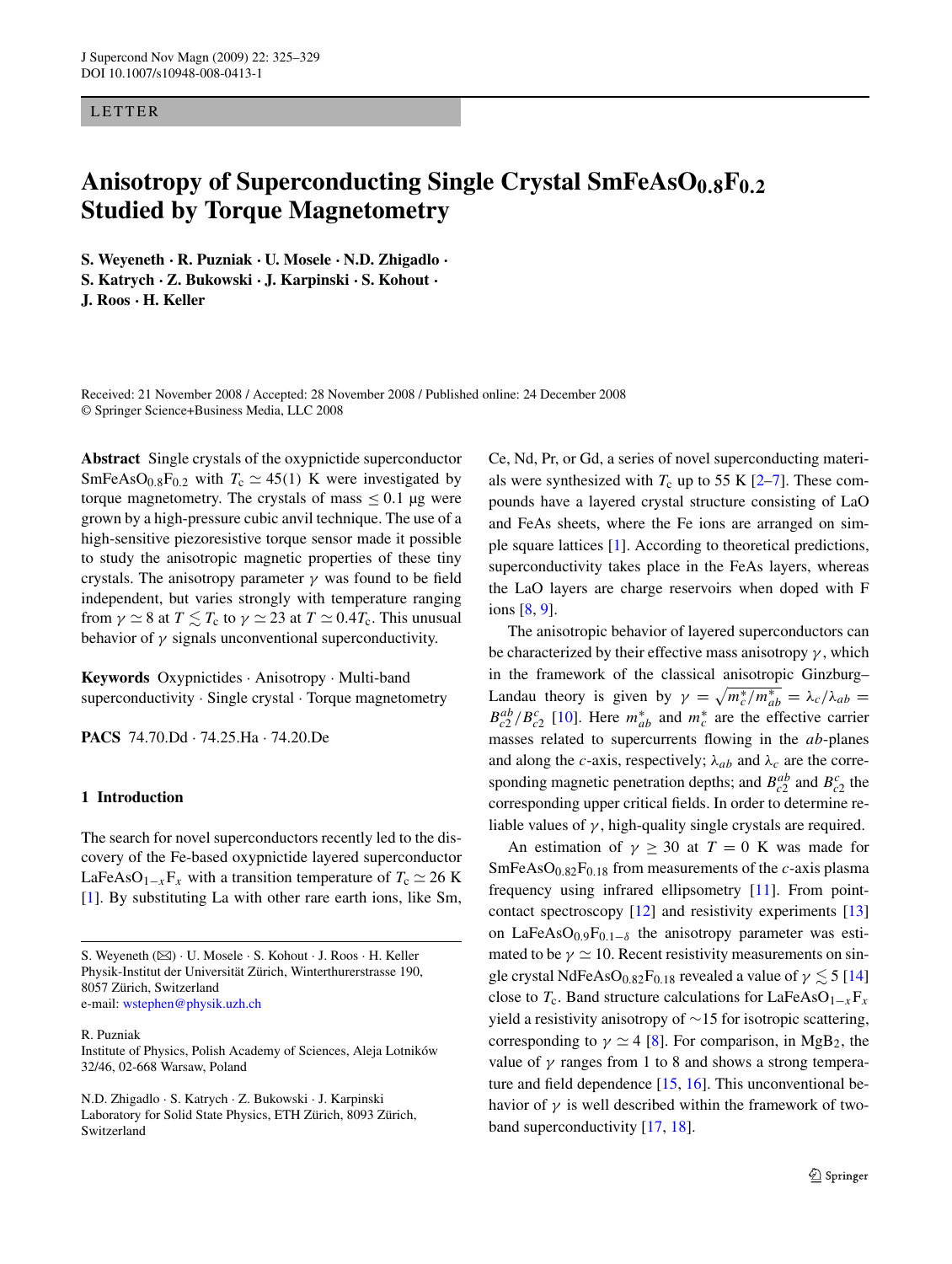#### <span id="page-2-0"></span>**2 Experiment**

Here we report magnetic torque experiments on a single crystal of  $SmFeAsO<sub>0.8</sub>F<sub>0.2</sub>$  with a  $T_c \simeq 45(1)$  K performed in the temperature range of 19 to 45 K and in magnetic fields up to 1.4 T. From these measurements the magnetic anisotropy *γ* was extracted in the framework of the anisotropic London model [\[19](#page-4-0), [20](#page-4-0)]. Single crystals of nominal composition  $SmFeAsO<sub>0.8</sub>F<sub>0.2</sub>$  [[21\]](#page-4-0) with masses of only  $\approx$ 0.1 µg were grown from NaCl/KCl flux using a highpressure cubic anvil technique [\[22](#page-5-0), [23](#page-5-0)]. The plate-like crystals used in this work are of rectangular shape with typical dimensions of 70  $\times$  25  $\times$  3  $\mu$ m<sup>3</sup>, corresponding to an estimated volume of  $V \approx 5 \times 10^{-15}$  m<sup>3</sup>. The crystal structure was checked by means of X-ray diffraction revealing the *c*axis to be perpendicular to the plates.

Selected crystals of  $SmFeAsO<sub>0.8</sub>F<sub>0.2</sub>$  of the same batch with  $T_c \simeq 45$  K were characterized in a commercial *Quantum Design Magnetometer* MPMS XL. As an example, Fig. 1 shows the zero-field cooled (ZFC) magnetic moment *m* of one of the crystals vs. temperature in 1 mT parallel to the *c*-axis. The rough estimate for  $T_c \simeq 45(1)$  K (straight line in Fig. 1) is consistent with  $T_c = 46.0(3)$  K obtained from the temperature dependence of the in-plane magnetic penetration depth  $\lambda_{ab}$  (see later Fig. [4\)](#page-4-0). The magnetic moment *m* saturates in the Meissner state below 40 K and the total transition width is  $\Delta T \lesssim 4$  K, demonstrating the good quality of the sample.

The magnetic torque  $\tau$  of a single-crystal sample in a static magnetic field *B* applied under a certain angle *θ* with respect to the crystallographic *c*-axis of the crystal is given by  $\vec{\tau} = \vec{m} \times \vec{B} = \mu_0(\vec{m} \times \vec{H})$ , or equivalently  $\tau(\theta) =$  $m(\theta)B\sin(\phi(\theta))$ . Here  $\vec{m}$  denotes the magnetic moment of the sample and  $\phi(\theta)$  the respective angle between *B* and  $\vec{m}$ .



**Fig. 1** Temperature dependence of the magnetic moment *m* of a  $SmFeAsO<sub>0.8</sub>F<sub>0.2</sub>$  single crystal measured in 1 mT parallel to the *c*-axis (zero-field cooling, ZFC). The rough estimate of the transition temperature  $T_c \simeq 45(1)$  K (indicated by the *arrow*) is consistent with the value of  $T_c = 46.0(3)$  K determined from the temperature dependence of the in-plane magnetic penetration depth  $\lambda_{ab}$  (see text and Fig. [4\)](#page-4-0)

Our apparatus was especially designed for measurements on micro-crystals with masses smaller than 1 µg using micromachined sensors of high sensitivity ( $\sim$ 10<sup>-14</sup> Nm) developed in our group [[24\]](#page-5-0). To collect angular dependent torque data  $\tau(\theta)$ , we used a measurement system with a turnable *Bruker* NMR iron yoke magnet with a maximum magnetic field of 1.4 T, allowing a rotation of the magnetic field direction of more that 360° with respect to a crystallographic axis of the sample. Temperatures down to 10 K can be achieved with a flow cryostat between the poles of the magnet. The possibility of rotating the magnetic field around a fixed sample increases the sensitivity again because background effects to the torque are minimized.

Below  $T_c$  we observe a torque signal arising from the interaction of the applied magnetic field with vortices in the sample. Based on the 3D anisotropic London model, the free energy of an anisotropic superconductor in the mixed state was calculated by Kogan et al. [[19,](#page-4-0) [20\]](#page-4-0):

$$
\tau(\theta) = -\frac{V\Phi_0 B}{16\pi \mu_0 \lambda_{ab}^2} \left(1 - \frac{1}{\gamma^2}\right) \frac{\sin(2\theta)}{\epsilon(\theta)} \ln\left(\frac{\eta B_{c2}^c}{\epsilon(\theta) B}\right). \tag{1}
$$

*V* is the volume of the crystal,  $\Phi_0$  is the elementary flux quantum,  $B_{c2}^c$  is the upper critical field along the *c*-axis of the crystal, *η* denotes a numerical parameter of the order unity depending on the structure of the flux-line lattice, and  $\epsilon(\theta) = [\cos^2(\theta) + \gamma^{-2} \sin^2(\theta)]^{1/2}$ . By measuring the angular dependence of the torque in the mixed state of a superconductor, three fundamental parameters can be extracted from the data: the in-plane magnetic penetration depth  $\lambda_{ab}$ , the *c*-axis upper critical field  $B_{c2}^c$ , and the effective mass anisotropy  $\gamma$ . In this work we performed angledependent measurements of the torque over more than 180◦ in order to investigate the full angular dependent magnetization in terms of (1). The torque was measured with a clockwise and a counterclockwise rotating magnetic field and then averaged according to  $\tau_{rev} = (\tau(\theta^+) + \tau(\theta^-))/2$ to reduce vortex pinning effects (see upper panel of Fig. [2](#page-3-0)). To further minimize the influence of pinning, we partly applied a vortex-lattice shaking technique [\[25](#page-5-0)]. With this technique the relaxation of the vortex-lattice towards its thermal equilibrium is strongly enhanced by using an additional small magnetic AC field perpendicular to the static external field *B*. The magnitude of the AC field was  $\approx$  5 mT and the shaking frequency was  $\simeq$  200 Hz. With these parameters the best experimental conditions were obtained, including the vortex-lattice relaxation towards thermal equilibrium. Examples of the reversible torque as a function of the angle  $\theta$  determined in the superconducting state are displayed in the lower panel of Fig. [2.](#page-3-0) A small temperature independent background of 10−<sup>12</sup> N m was recorded well above *T*<sup>c</sup> and subtracted from all measurements below  $T_c$ .

The most reliable parameter which can be extracted from the torque data is the anisotropy parameter  $\gamma$  because, according to (1), it only depends on the angular dependence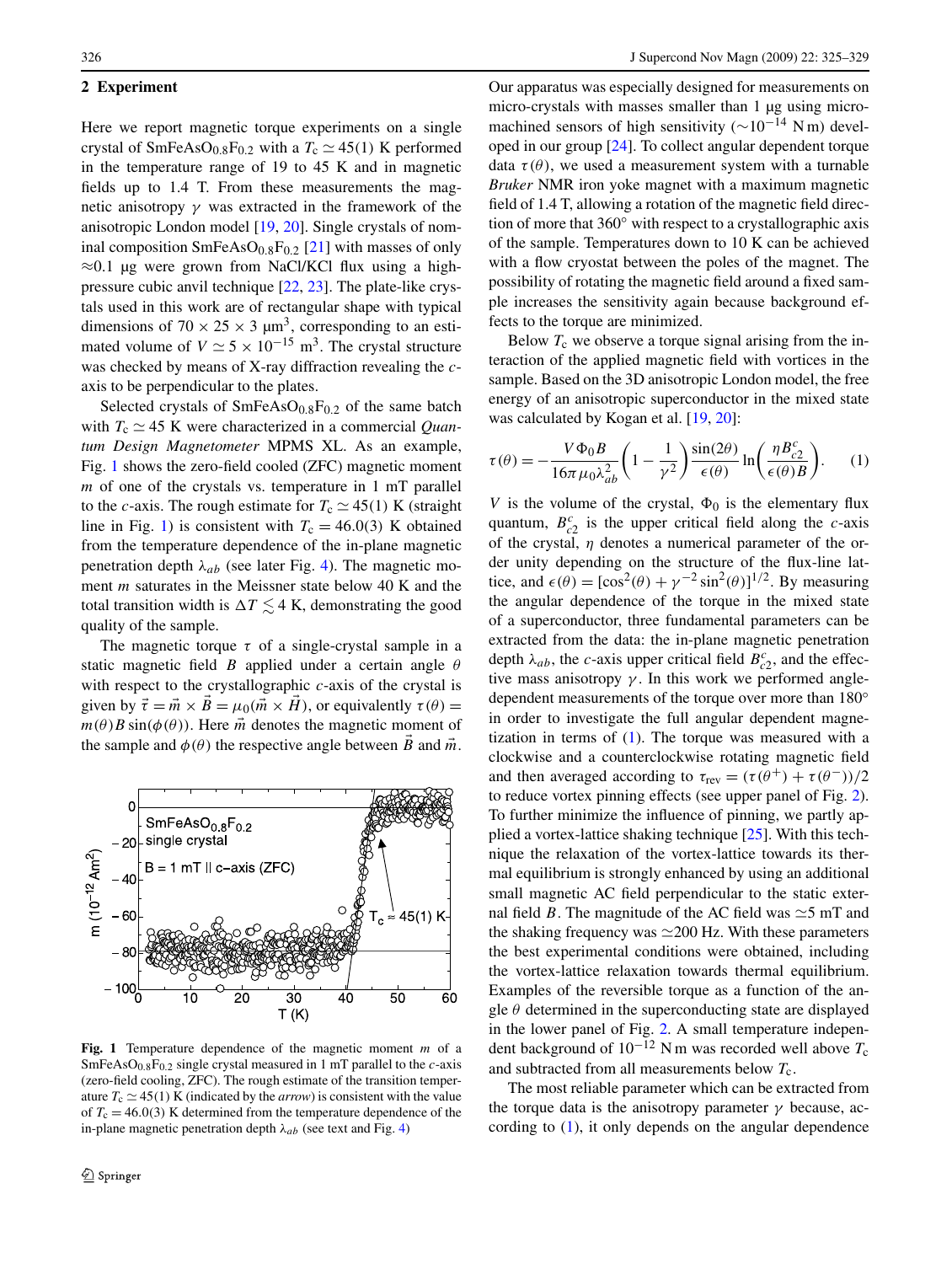<span id="page-3-0"></span>

**Fig. 2** *Upper panel*: Angular dependence of the reversible torque of a single crystal of  $SmFeAsO<sub>0.8</sub>F<sub>0.2</sub>$  at  $T = 28.6$  K and  $B = 1.4$  T. The *squares* (*diamonds*) denote a counterclockwise (clockwise) rotating of the magnetic field around the sample. For minimizing pinning effects the mean torque  $\tau_{rev} = (\tau(\theta^+) + \tau(\theta^-))/2$  was calculated (*circles*). The *solid line* denotes a fit to ([1\)](#page-2-0) from which the anisotropy parameter *γ* = 14*.*0*(*3*)* was extracted. *Lower panel*: Normalized angular dependence of the torque for  $\theta$  in the neighborhood of 90° (*B* parallel *ab*-plane) at 24.6 K (*squares*) and 43.2 K (*stars*). The *solid lines* represent fits to ([1](#page-2-0)). The different shapes of the two torque signals reflect the temperature dependence of *γ* . The *inset* displays the full angular dependence of the same torque signals

of the torque and not on the sample volume. Figure 2 (lower panel) displays two examples of torque measurements performed at  $B = 1.4$  T and for two different temperatures, 24.6 and 43.2 K, yielding quite different values of *γ* , namely *γ(*24*.*6 K*)* = 15*.*8*(*5*)* and *γ(*43*.*2 K*)* = 9*.*2*(*5*)*. This is clearly reflected in the different shapes of the torque signals for  $\theta$  in the neighborhood of 90 $\degree$  (*B* almost parallel to the *ab*-plane). The temperature dependence of *γ* determined at 1.4 T is displayed in Fig. 3. As the temperature decreases, *γ* rises from *γ(*45*.*0 K*)* = 8*.*0*(*7*)* to *γ(*19*.*0 K*)* = 22.6(15). Note that the present values of  $\gamma$  are within the range of the values so far reported in the literature [\[8](#page-4-0), [11–](#page-4-0) [14\]](#page-4-0). At low temperatures, pinning effects give rise to the rather large errors in the anisotropy parameter, preventing a reliable determination of *γ* for *T <* 19 K. In order to demonstrate that the strong temperature dependence of  $\gamma$  is not an artefact of the increasing pinning strength at low tem-



**Fig. 3** Temperature dependence of the anisotropy parameter  $\gamma$  of a single crystal of  $SmFeAsO<sub>0.8</sub>F<sub>0.2</sub>$  at  $B = 1.4$  T obtained from a subsequent analysis of the torque data by means of [\(1\)](#page-2-0). *Full symbols* denote values of *γ* extracted from simply averaged data sets, whereas *open symbols* show values of *γ* from shaked data sets as explained in the text. The values of  $\gamma$  obtained from fits to ([1](#page-2-0)) with all parameters free being indicated by *circles*, whereas the *squares* represent the values of *γ* evaluated using extrapolated values of  $B_{c2}^c$ . The *inset* shows *γ* determined at 36.3 K from unshaked data at different fields. As can be seen, no field dependence of *γ* is observed

peratures, we compared shaked and unshaked torque data. One would expect that the shaked data are close to the reversible thermal equilibrium state. However, as indicated by the open and closed symbols in Fig. 3, there is within error bars no difference between the values of *γ* determined with and without shaking, attesting that the used procedure to determine  $\gamma$  below the irreversibility line is still reliable  $[25]$  $[25]$ . Furthermore, the field dependence of  $\gamma$  was studied at  $T = 36.3$  K. As shown in the inset of Fig. 3, for  $0.6$  T  $\leq$  *B*  $\leq$  1.4 T no field dependence of  $\gamma$  could be detected, suggesting that the measured anisotropy parameter in this work is  $\gamma = \lambda_c / \lambda_{ab} = B_{c2}^{ab} / B_{c2}^c$ . Since  $\gamma$  is fieldindependent, its determination is not appreciably affected by weak intrinsic pinning present in the sample [[26,](#page-5-0) [27\]](#page-5-0).

The only parameter which is difficult to extract from ([1\)](#page-2-0) in the presence of weak pinning is the upper critical field  $B_c^c$ as it enters only logarithmically into the formula. For this reason we fitted  $B_{c2}^c(T)$  above 28 K according to  $\eta B_{c2}^c(T) \approx$ 88 T−(1.9 T/K) $\cdot \overline{T}$  and extrapolated values of  $B_{c2}^c(\overline{T})$  down to 19 K in order to follow the temperature dependence of *γ* further down in temperature (note that the fitted slope of  $dB_{c2}^{c}/dT \approx -2$  T/K agrees well with the slope close to  $T_c$ reported in [[28\]](#page-5-0)). The values obtained from the extrapolated values of  $B_{c2}^c$  are displayed in Fig. 3 as squares, whereas the values evaluated by the free fits are represented by circles.

The temperature dependencies of the upper critical field  $B_{c2}^c$  and the in-plane magnetic penetration depth  $\lambda_{ab}$  as ex-tracted from the torque data, are displayed in Fig. [4.](#page-4-0)  $B_{c2}^c$  follows a linear temperature dependence down to 28 K. The dashed line represents a linear fit in order to extrapolate  $B_{c2}^{c}$  down to 19 K. Using the WHH approximation [\[29](#page-5-0)],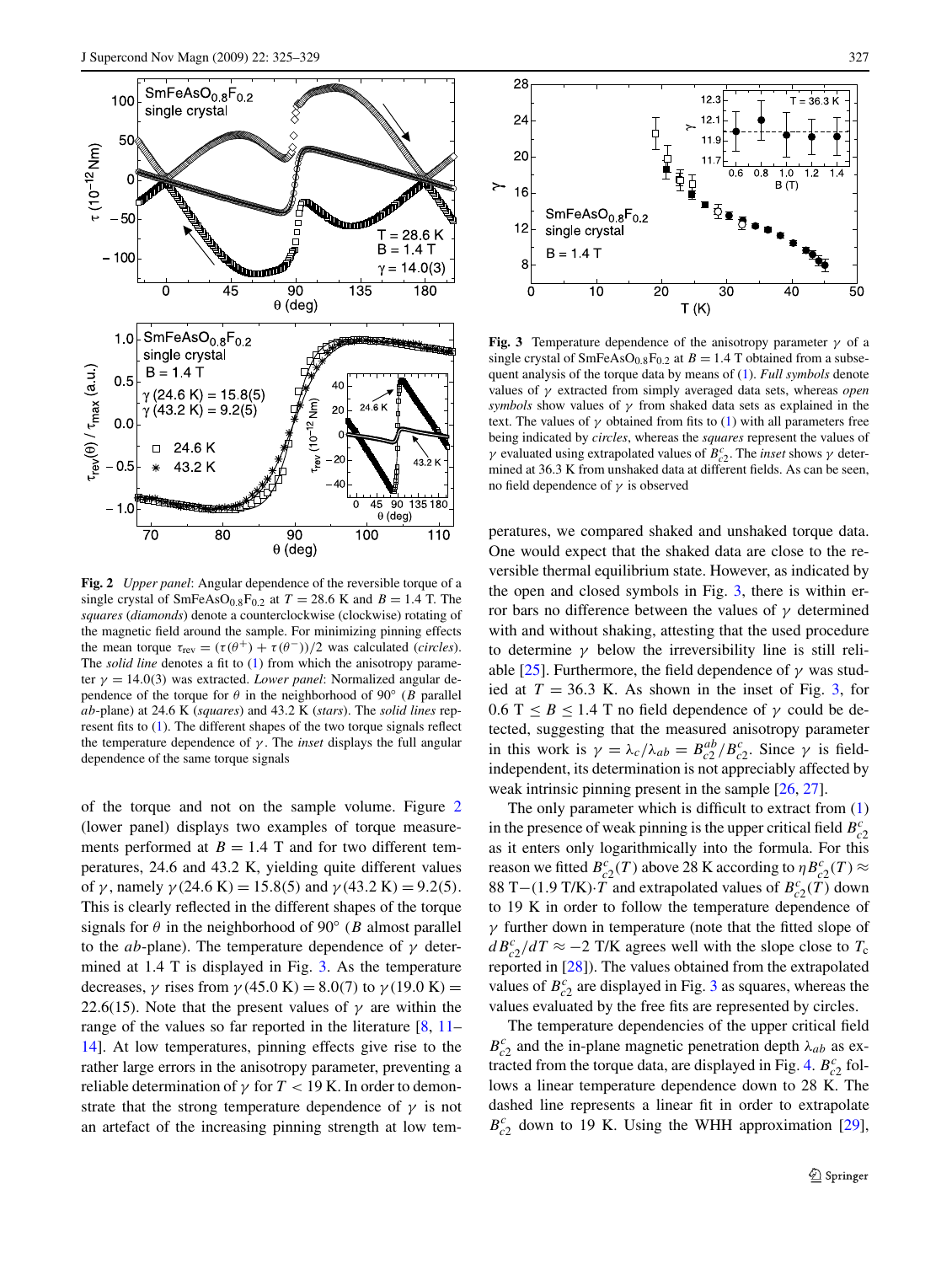<span id="page-4-0"></span>

**Fig. 4** *Upper panel*: Temperature dependence of the upper critical field  $B_{c2}^c$  of a single crystal of SmFeAsO<sub>0.8</sub>F<sub>0.2</sub>. The *dashed line* is a linear fit  $\eta B_{c2}^c = 88 \text{ T} - (1.9 \text{ T/K}) \cdot T$ . The meaning of the symbols is the same as in Fig. [3](#page-3-0). *Lower panel*: In-plane magnetic penetration depth  $\lambda_{ab}(T)$  obtained from the torque data and plotted as  $1/\lambda_{ab}^2$  versus temperature. The *solid line* represents a fit of the data to the power law  $1/\lambda_{ab}^2(T) = 1/\lambda_{ab}^2(0) \cdot 1 - (T/T_c^n)$  with all parameters free. The exponent of  $n = 3.8(4)$  is close to  $n = 4$  characteristic for the two-fluid model. The meaning of the symbols is the same as in Fig. [3](#page-3-0)

 $B_{c2}^{c}(0) \simeq 60$  T. The value of  $\lambda_{ab}$  was also estimated from the torque data using ([1\)](#page-2-0). In the lower panel of Fig. 4 the temperature dependence of  $1/\lambda_{ab}^2$  is displayed. As shown by the solid curve in Fig. 4 (lower panel), the data were analyzed by the power law  $1/\lambda_{ab}^2(T) = 1/\lambda_{ab}^2(0) \cdot (1 - (T/T_c)^n)$  with the free parameters  $\lambda_{ab}(0) \simeq 210(30)$  nm,  $T_c = 46.0(3)$  K, and  $n = 3.8(4)$ . This value of  $\lambda_{ab}(0)$  is in reasonable agreement with the values reported for polycrystalline samples: From  $\mu$ SR experiments Luetkens et al. extracted  $\lambda_{ab}(0)$  = 254(2) nm for LaFeAsO<sub>0.9</sub>F<sub>0.1</sub> and  $λ_{ab}(0) = 364(8)$  nm for LaFeAsO<sub>0.925</sub>F<sub>0.075</sub> [[30\]](#page-5-0), whereas Khasanov et al. obtained a value of  $\lambda_{ab}(0) = 198(5)$  nm for SmFeAsO<sub>0.85</sub> [\[31](#page-5-0)]. The exponent  $n = 3.8(4)$  is close to  $n = 4$  for the two-fluid model, characteristic for a superconductor in the strong-coupling limit [\[32](#page-5-0)]. However, the present data are too limited to draw definite conclusions.

 $SmFeAsO<sub>0.8</sub>F<sub>0.2</sub>$  exhibits a similar temperature dependence of the anisotropy parameter  $\gamma$  as MgB<sub>2</sub> for which *γ* varies between 1 and 8, depending on temperature and magnetic field [15, 16, 18]. Therefore, the unusual temperature dependence of  $\gamma$  on SmFeAsO<sub>0.8</sub>F<sub>0.2</sub>, which cannot be explained by conventional Ginzburg–Landau theory, indicates a possible two-gap scenario  $[18]$ . Note that other experiments, such as recent resistivity measurements of the up-per critical field on LaFeAsO<sub>0.89</sub>F<sub>0.11</sub> [[28\]](#page-5-0) and NMR studies of PrFeAs $O_{0.89}F_{0.11}$  [[33\]](#page-5-0), also suggest that the novel class of Fe-based oxypnictide superconductors exhibit two-band

superconductivity. Nevertheless, other possibilities of a temperature dependent  $\gamma$  should be mentioned here [\[26](#page-5-0), [27,](#page-5-0) [34](#page-5-0)].

#### **3 Conclusions**

In conclusion, the magnetic anisotropy parameter  $\gamma$ , and the in-plane magnetic penetration depth  $\lambda_{ab}$  were determined by high-sensitive magnetic torque experiments for a single crystal of SmFeAsO<sub>0.8</sub>F<sub>0.2</sub>. The parameter  $\gamma$  extracted from the reversible torque signals was found to be strongly temperature-dependent, ranging from  $\gamma \simeq 8$  at  $T \lesssim T_c$  to  $\gamma \simeq 23$  at  $T \simeq 0.4T_c$ . However, no field dependence of  $\gamma$ could be detected. For the in-plane magnetic penetration depth at zero temperature a value of  $\lambda_{ab}(0) \simeq 210(30)$  nm was estimated, in agreement with values reported in the literature [[30,](#page-5-0) [31\]](#page-5-0). The unusual temperature dependence of *γ* suggests that  $SmFeAsO<sub>0.8</sub>F<sub>0.2</sub>$  is probably a multi-band superconductor, similar to  $MgB_2$  [18] and the cuprate superconductors [[35\]](#page-5-0). However, other explanations for this unusual behavior such as e.g. the possibility of an anisotropic *s*-wave gap [\[34](#page-5-0)], cannot be ruled out. More detailed experimental work is required to clarify this point.

**Acknowledgements** The authors are grateful to A. Bussmann-Holder for very helpful discussions, and to S. Strässle and C. Duttwyler for the help to prepare the manuscript. This work was supported by the Swiss National Science Foundation and in part by the NCCR program MaNEP and the EU Project CoMePhS.

#### **References**

- 1. Kamihara, Y., Watanabe, T., Hirano, M., Hosono, H.: J. Am. Chem. Soc. **130**, 3296 (2008)
- 2. Chen, X.H., et al.: Nature **453**, 761 (2008)
- 3. Chen, G.F., et al.: Phys. Rev. Lett. **100**, 247002 (2008)
- 4. Ren, Z.-A., et al.: Europhys. Lett. **82**, 57002 (2008)
- 5. Ren, Z.-A., et al.: Mat. Res. Inn. **12**, 106 (2008)
- 6. Cheng, P., et al.: Sci. China G **51**, 719 (2008)
- 7. Ren, Z.-A., et al.: Chin. Phys. Lett. **25**, 2215 (2008)
- 8. Singh, D.J., Du, M.-H.: Phys. Rev. Lett. **100**, 237003 (2008)
- 9. Klauss, H.-H., et al.: Phys. Rev. Lett. **101**, 077005 (2008)
- 10. Tinkham, M.: Introduction to Superconductivity. McGraw-Hill, New York (1975)
- 11. Dubroka, A., et al.: Phys. Rev. Lett. **101**, 097011 (2008)
- 12. Shan, L., et al.: Europhys. Lett. **83**, 57004 (2008)
- 13. Zhu, X., et al.: Supercond. Sci. Technol. **21**, 105001 (2008)
- 14. Jia, Y., et al.: Appl. Phys. Lett. **93**, 032503 (2008)
- 15. Angst, M., et al.: Phys. Rev. Lett. **88**, 167004 (2002)
- 16. Lyard, L., et al.: Phys. Rev. Lett. **92**, 057001 (2004)
- 17. Gurevich, A.: Phys. Rev. B **67**, 184515 (2003)
- 18. Angst, M., Puzniak, R.: In: Martines, B.P. (ed.) Focus on Superconductivity, vol. 1, pp. 1–49. Nova Science, New York (2004). arXiv:[cond-mat/0305048](http://arxiv.org/abs/cond-mat/0305048)
- 19. Kogan, V.G.: Phys. Rev. B **24**, 1572 (1981)
- 20. Kogan, V.G., Fang, M.M., Mitra, S.: Phys. Rev. B **38**, 11958 (1988)
- 21. Zhigadlo, N.D., et al.: J. Phys.: Condens. Matter. **20**, 342202 (2008)